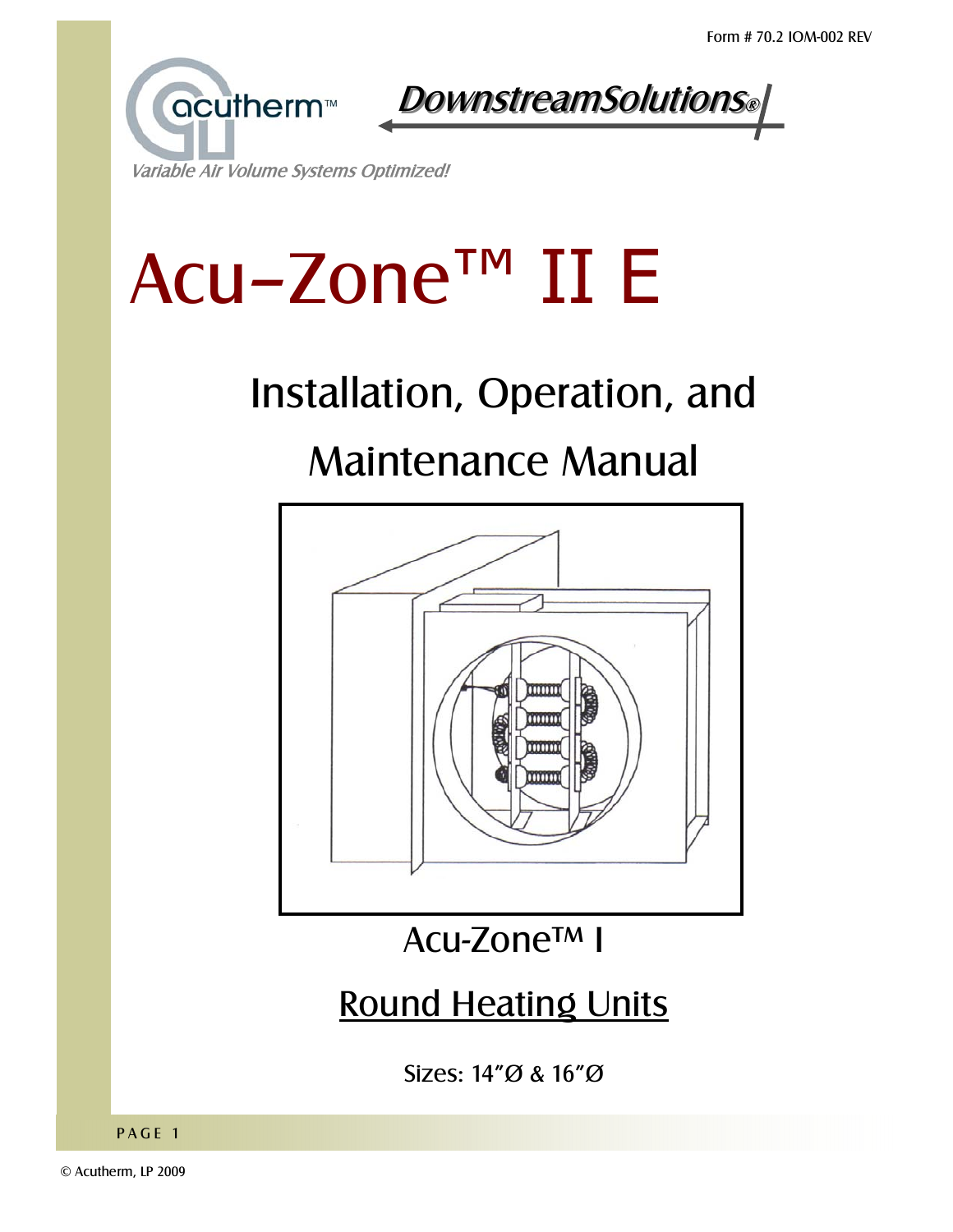

# $ACU-Zone^{TM}$  - IIE Electric Zone **Heaters**

#### $ACu-Zone<sup>TM</sup>$  II-E

The model AZON-II-E open coil electric zone heaters are available in larger round sizes–14<sup>n</sup> $\varnothing$  and 16<sup>n</sup> $\varnothing$  or can be manufactured in any square or rectangular size to meet your requirements. Any capacity or voltage can be provided making your selection and application effortless. Units are full SCR or SSR controlled (depending on KW) and feature discharge temperature control and airflow monitoring on most sizes.

The availability of custom sizes, along with any voltage make the Acu-Zone<sup> $TM$ </sup> heater ready to meet your large zone needs with relative ease. When used with the Therma-Fuser™ Diffusers in an office layout, much larger zones of air flow can be created and the heaters located centrally to each other in an office layout because the diffusers are doing the finite temperature control within their small, individual zones of control.

### **Inspection**

#### Damage or Shortage

All Acutherm equipment is shipped F.O.B. Factory which means that the title for the goods passes to you from Acutherm when the shipment is picked up. Therefore, inspect all equipment for shortage and damage upon receipt. Note all shortages and damage on the delivery receipt—Bill of Lading - this action notifies the carrier that YOU intend to file a claim. If there is any shortage or damage discovered when the unit (s) are unpacked, call the delivering freight carrier for a concealed damage or shortage inspection. Have all related paperwork for the inspector including the delivery receipt and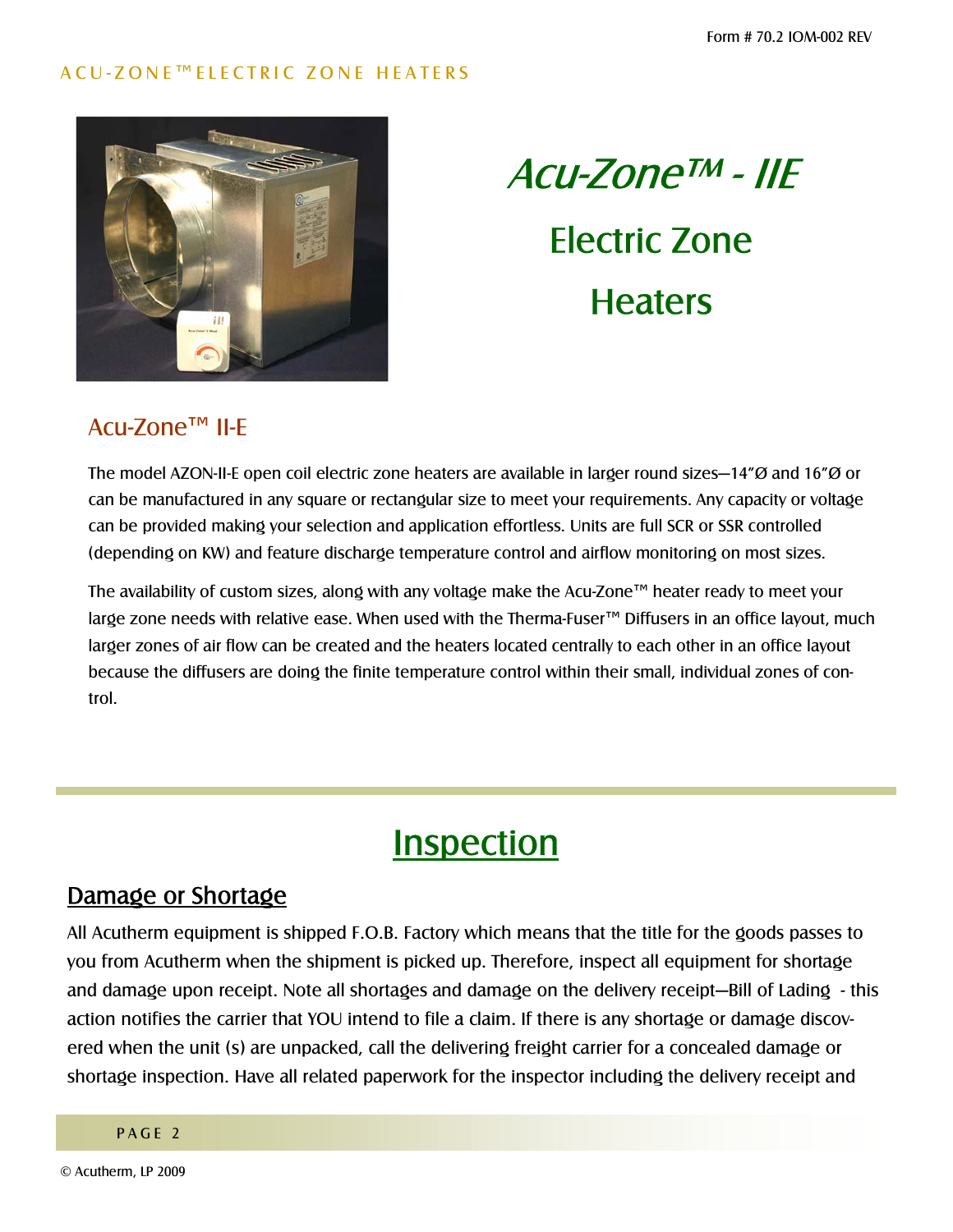### **Installation Instructions:**

The following Installation, Operation, and Maintenance instructions are for the Acu-Zone<sup>TM</sup> I model AZON. Please follow the instructions for a successful installation and do not discard. This document contains important information regarding the proper handling, installation, operation, wiring, troubleshooting, and maintenance.

### Handling

- 1. Remove the shipping covers just before installation
- 2. Inspect the heater carefully and report any damage to the freight carrier (See Inspection)
- 3. Do not install a damaged heater
- 4. See the *Minimum Velocity Chart* in these instructions for the minimum FPM through the heater to



### Installation

- 1. The air direction may be either vertical or horizontal, but when the unit is mounted horizontally, the cut-out cover must be on the top
- 2. Do not install elbows closer than 8 inches from the inlet or the outlet of the unit
- 3. Use round, square, or rectangular insulated duct (not flexible) on the inlet connection and insulated duct (not flexible) on the outlet. Minimize the use of elbows.

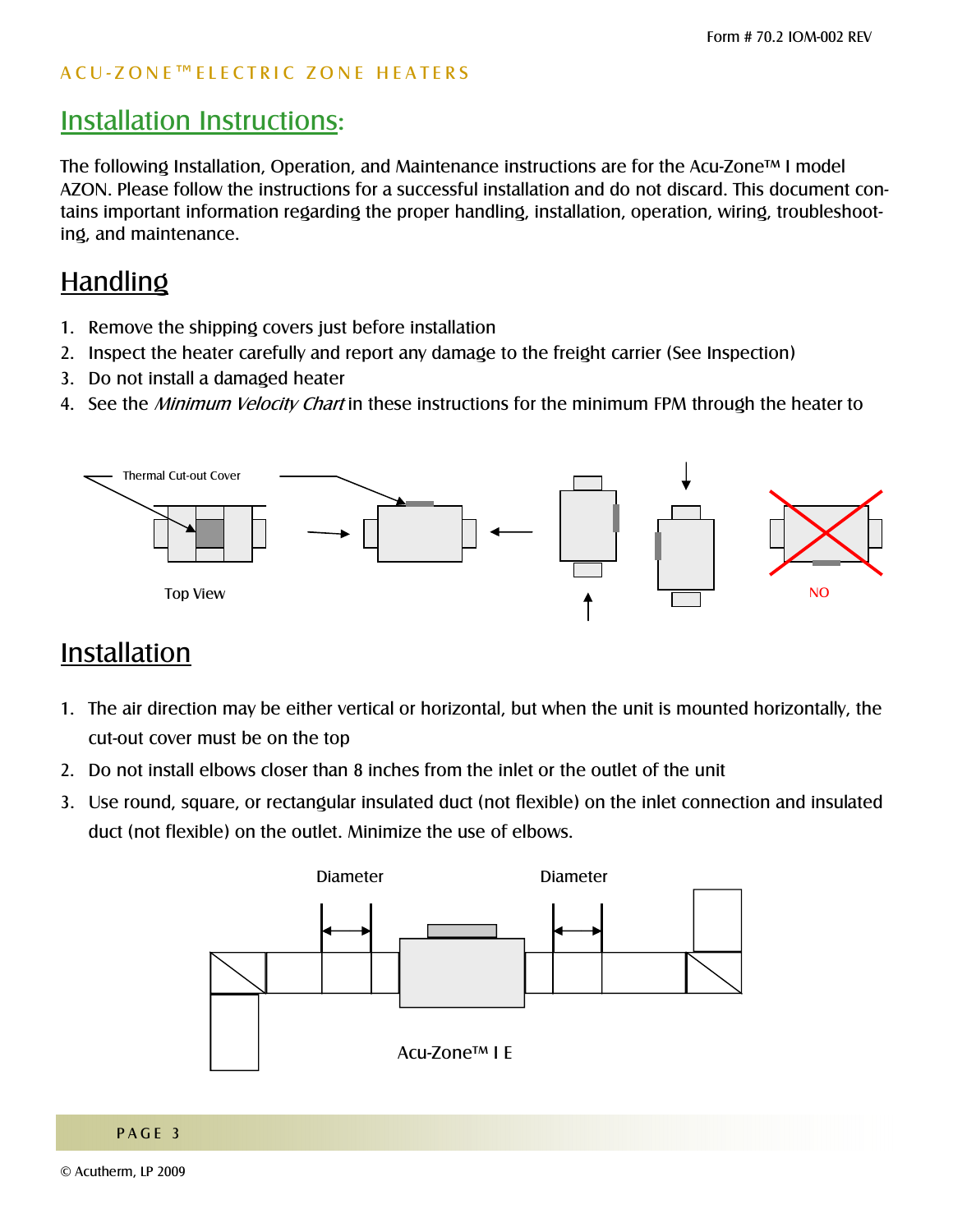#### ACU-ZONE™ELECTRIC ZONE HEATERS

### Installation Instructions

- 4. The electronic controller adjusts the heating capacity to the volume of air and shuts down the heater when there is no airflow. The typical minimum amount of air required (in cubic feet per minute) to operate the unit at the rated KW given in the last column in the table on the page 8 for the Acu-Zone I unit contained in Form # 70.0 IOM-001 REV 0603 - Application, Selection, and Specification Manual.
- 5. Attach the unit to a suitable support. The 6" $\varnothing$  and 8" $\varnothing$  models are small enough to be located between the standard 16" O.C. spaced floor joists. The 10" $\varnothing$  and 12" $\varnothing$  units should fit between 24" O.C. floor joists. Always allow 1/2" clearance above the heater to a combustible surface. Always allow access to the control panel.



Attach the unit using threaded rod and angle (By Others) as shown on the right.

Do not allow the ductwork to support the unit.

The unit can be supported from the overhead structure as shown; however, in seismic zones, please check with local authorities having jurisdiction to see if additional tie-off's or vibration





#### Acu-Zone<sup>™</sup> II Installation Dimensions

| Unit Size          |       |     |     |      |      | * Indicates Special                     |
|--------------------|-------|-----|-----|------|------|-----------------------------------------|
| AZON II-06*        | 6.5'' | 10" | 6'' | 10"  | 14"  | Order Units for use<br>with R-PIM Round |
| AZON II-08*        | 6.5'' | 10" | 8'' | 14"  | 11'' | <b>Static Pressure</b><br>Damper        |
| AZON II -10 $*$    | 6.5'' | 5"  | 10" | 14"  | 14"  |                                         |
| <b>AZON II-12*</b> | 6.5'' | 5″  | 12" | 16'' | 14"  |                                         |
| AZON II -14 $*$    | 6.5'' | 5″  | 14" | 18"  | 14"  |                                         |

PAGE 4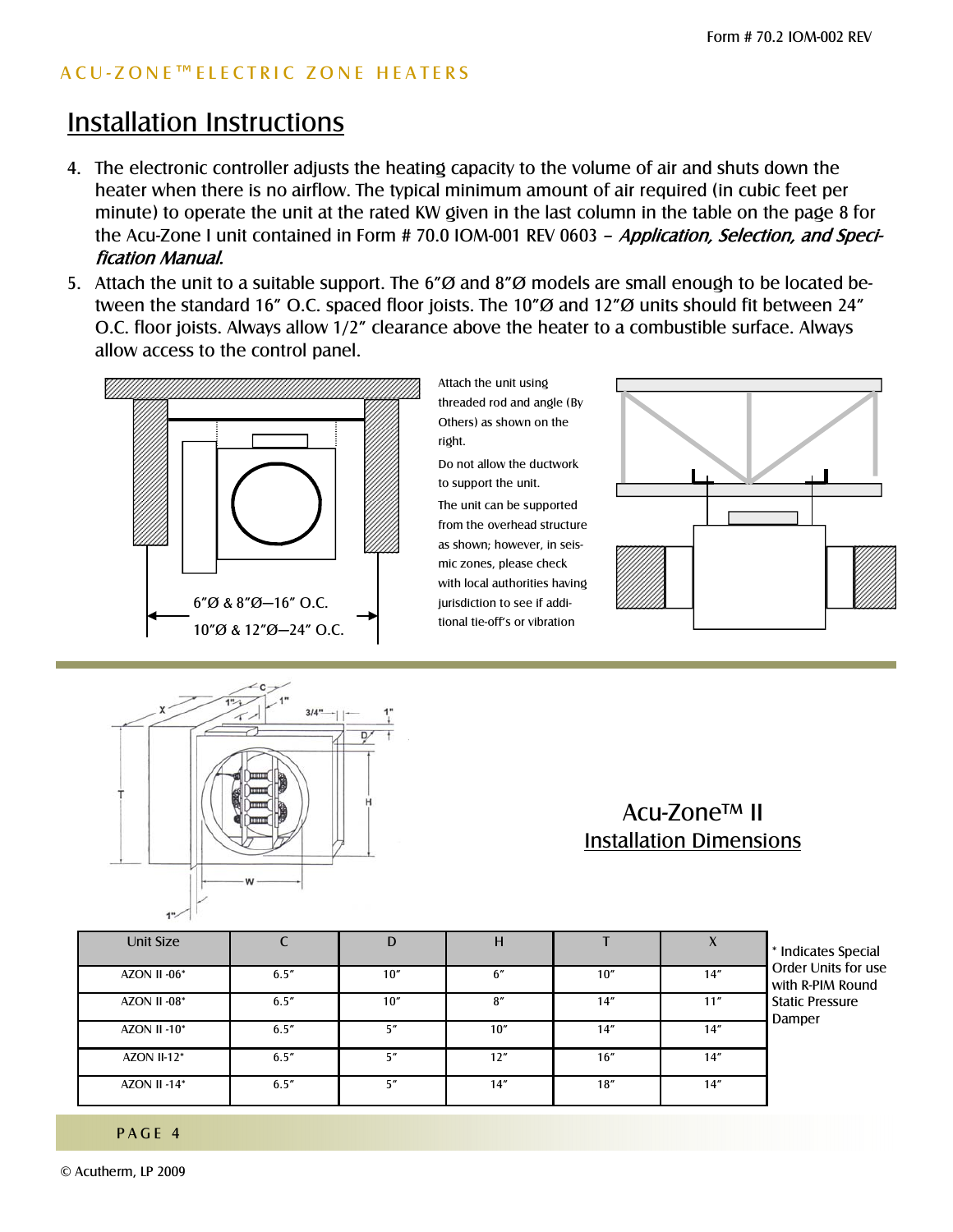#### ACU-ZONE™ELECTRIC ZONE HEATERS



#### Acu-Zone™ II - Installation Dimensions

| Unit Size                         |              |     |     |                         |     |
|-----------------------------------|--------------|-----|-----|-------------------------|-----|
| $\pm 11$ 16<br>1701<br>-16<br>A 1 | $-$ "<br>v.J | 16" | 16" | 10 <sup>''</sup><br>I O | 16" |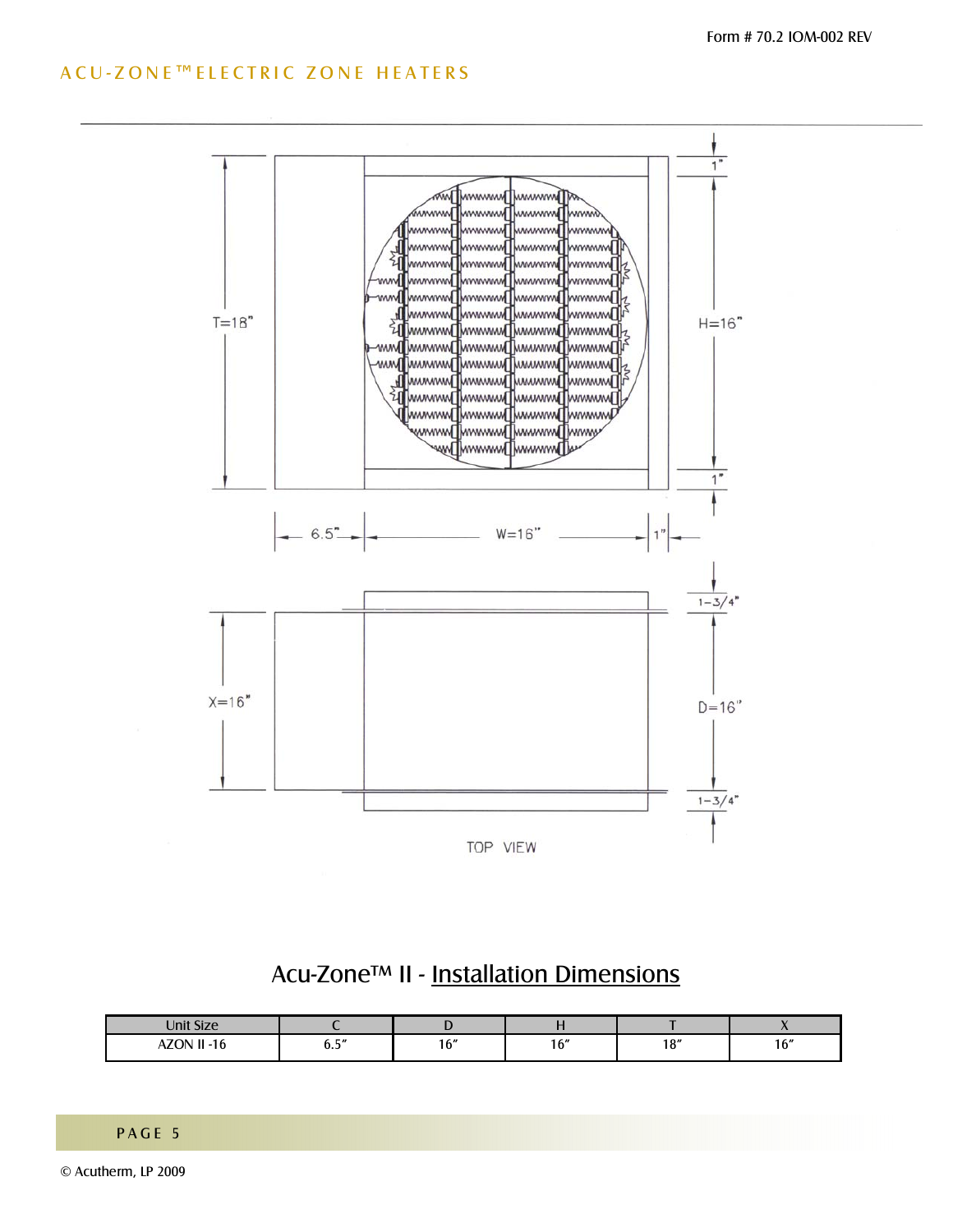### Installation Instructions:

#### Spacing requirements to obtain optimal operating conditions

(Figures # 3 & 4)

| Item $#$       | Clearance Distance (Inches) | <b>Description</b>                                                  |
|----------------|-----------------------------|---------------------------------------------------------------------|
|                | 24"                         | Between the heater and filter frames                                |
| $\mathfrak{p}$ | ***                         | Between the heater and duct elbows                                  |
| 3              | ***                         | Between the heater and ductwork branches                            |
| 4              | ***                         | Between the heater and sharp duct transitions                       |
| 5              | 48"                         | Between the heater and a double fan outlet                          |
| 6              | 24"                         | Between the heater and access doors or diffusers                    |
| 7              | 1 <sup>n</sup>              | Between the duct at the outlet side and combustible materials for a |
|                |                             |                                                                     |
|                |                             |                                                                     |

\*\*\* Minimum distance Equals the largest of the two duct dimensions (W or H) up to 48".



### **Important Installation Notes:** Do not install a duct heater in a vertical duct directly above a ceiling diffuser or an opening in the ceiling Do not install standard heaters outdoors Do not install spray humidifiers upstream from the heaters Do not cover the control box with thermal insulating materials All duct should be installed in accordance with SMACNA Standards, Local, State, and Federal Codes, and in compliance with NFPA Standards-90A and 90B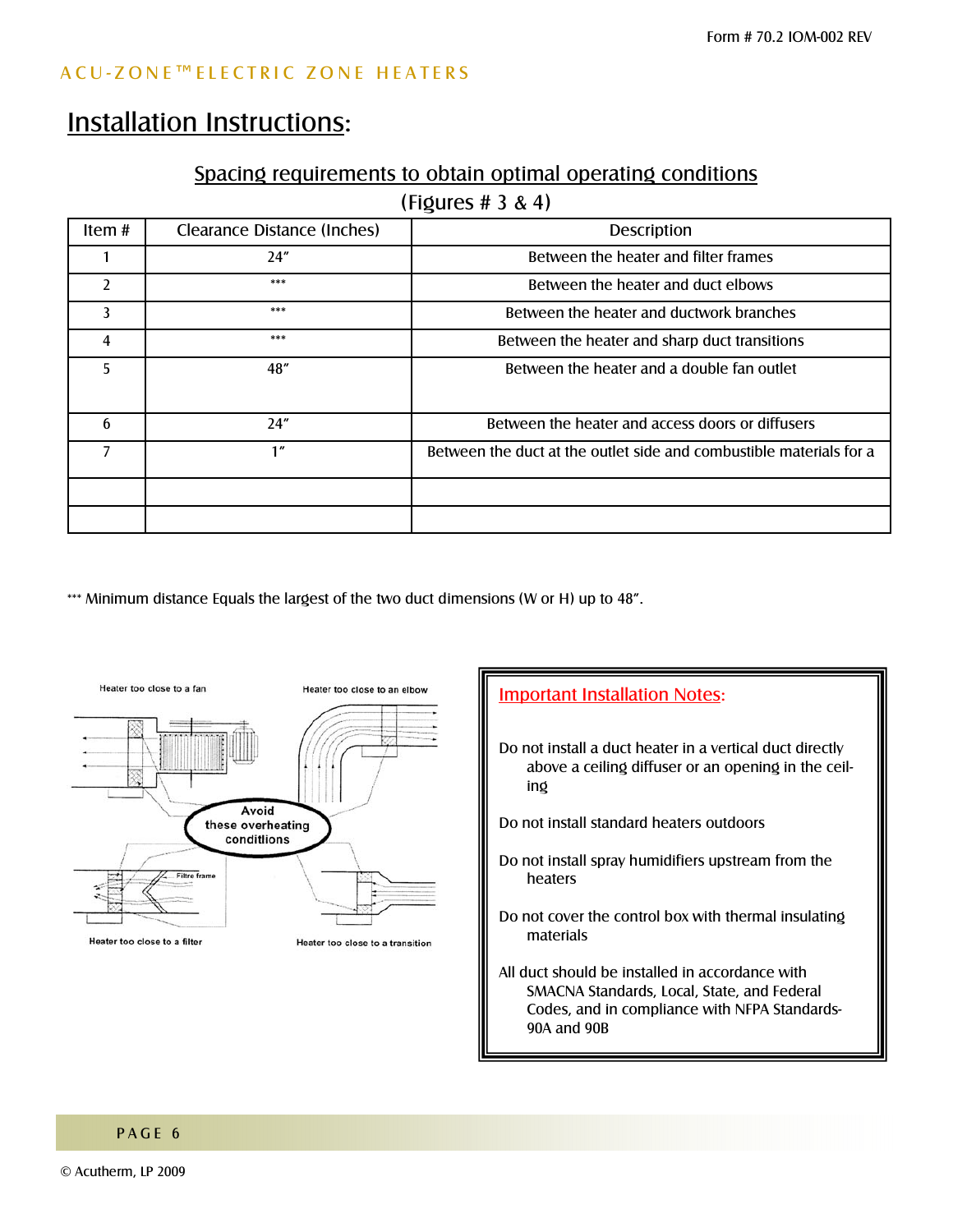### Electrical Installation

All electrical work must conform to all electrical and national electrical codes for wiring. The heater electrical supply should be a separate cable feed of the appropriate gauge, and with appropriate protection and grounding.

Please refer to the following sample wiring diagrams for the Acu-Zone<sup> $t$ M</sup> units. Your actual application and wiring may vary from these sample diagrams.

#### General Notes:

- ♦ Disconnect all power sources before opening the control box and working on the heater
- ♦ Read the NAMEPLATE carefully and consult the wiring diagram before starting to wire
- $\triangleq$  Supply Wires use only wires suitable for 75°C and they should be sized according to NEC, CEC, and any and all Local, State and Federal requirements. All wires should be brought through knock-outs.
- Disconnecting Means A disconnect switch is provided as standard equipment on all Acu-Zone<sup>™</sup> heaters
- Control Circuit Wiring Use Class 2 wiring for control circuit connections to the duct heater
- $\triangleleft$  Magnetic Contactors see additional information
- External Control Ratings the rating of the external control devices shall be suitable for handling the VA ratings as marked on the NAMEPLATE
- $\triangleq$  Air Flow Interlock Heaters are generally supplied with one extra terminal marked (1) for fan interlock or air sensing device connection. Remove the jumper between terminals I and C before connecting the fan interlock. Select a suitable air flow sensing device of the differential pressure sensing type with snap acting contacts. A slow make and slow break device may cause undue cycling and in some instances a chattering of the contactors.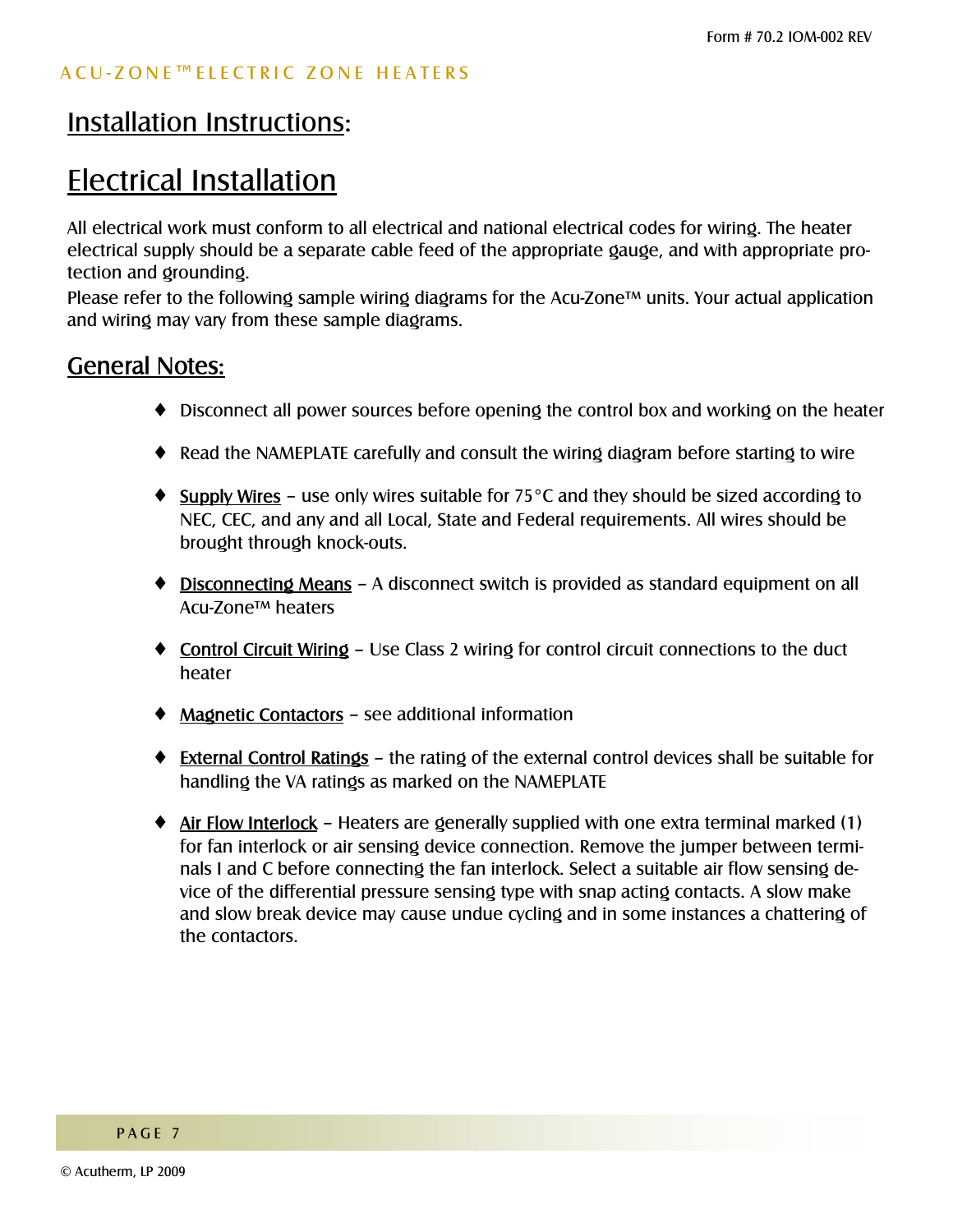#### ACU-ZONE™ELECTRIC ZONE HEATERS

### Wall Sensor Installation



#### Acu-Zone II Thermostat/Sensor: #AZONIITSDT-25347

This wall mounting Sensor works in conjunction with a Discharge Thermostat to control the SCR for the heat. One wall sensor is available with an On/ Standby switch for operator interface and the other without the switch. In the "On" mode, the Discharge Thermostat is energized to maintain a constant discharge air temperature of 90°F. The Wall Mounting Sensor will have built-in pre-assigned and adjustable temperature ranges for both the "Room Set Point" and the "Set-Back" Temperature. Factory set "Room Set Point Range" will be 70°F to 72°F and the "Set Back" Temperature will be  $65^{\circ}$ F ± 1.5°F. The "Set Back" feature will always be energized even when the unit is "Stand By." The return from a power failure will energize the system in whatever mode that it was in upon the failure.



The figure to the left shows the typical SCR Controller located inside of the control box.

The internal sensor (Acu-Sensor™) to monitor duct discharge temperature is usually connected to terminals "S S" and the wall sensor (3 wires) above is wired through the 24V circuit so that the SCR Controller is energized on a call for heat from the wall mounting mode sensor  $(AZONT - 25346)$ .

The 'arrow" on the controller should be pointed at the 34°C or the 93°F.

DO NOT TURN THE ARROW TO "R" AS THIS WILL DISABLE THE DISCHARGE SENSOR.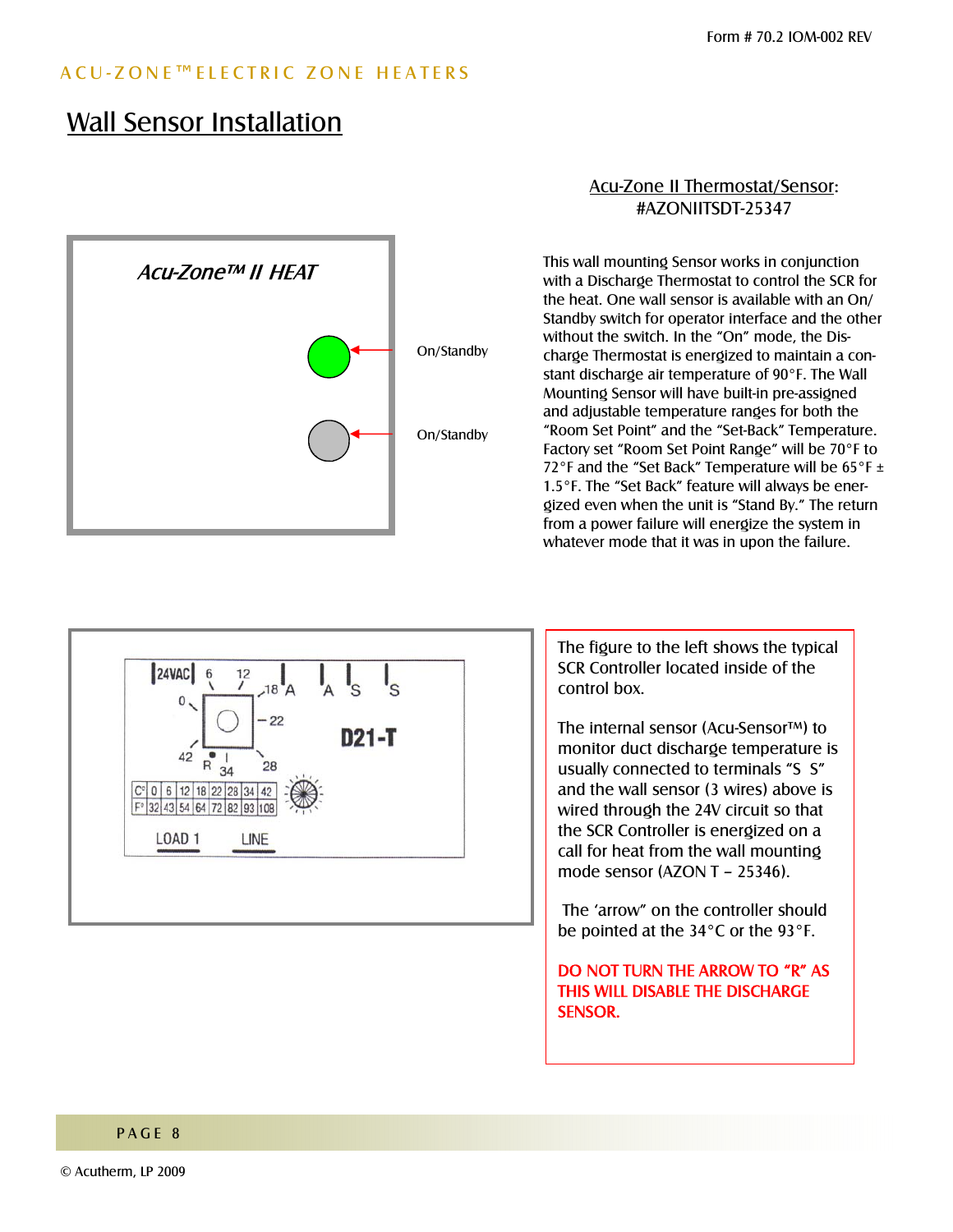### Operation

- 1. Make sure that he air flow noted on the NAMEPLATE is available to pass through the heater at all times. Air flow should be evenly distributed across the entire face of the heater. Use turning vanes at duct elbows and splitter dampers at branch take-off's to streamline the air flow in the heater. Insufficient airflow will result in the opening of the auto-reset thermal cut-out or damage the heating elements.
- 2. Warning  $\overline{a}$  the air flowing through the duct in which the heater is installed shall not contain any combustible particles or any flammable vapor or gas.
- 3. Air Temperature the air temperature should not exceed 27°C (81°F) at the heater inlet and 66° C (151°F) at the heater outlet
- 4. Minimum Static Pressure and Air Direction the heater is protected with a differential pressure switch or an electronic air flow sensor. A minimum total pressure of 0.07" W.G. must be maintained to insure that the differential switch is closed. Air flow must only be present to engage the electronic air flow sensor
- 5. Manual Reset Thermal Cut-out this protection device is standard on all heaters of less than 300V and 30KW and is optional on all other heaters. Be sure to check the auto-reset thermal cutout BEFORE resetting the manual thermal cut-out. If the auto-reset is defective, then it must be replaced PRIOR to resetting the manual cut-out.

### Maintenance

- Visual Inspection Acutherm strongly recommends that each heater is periodically inspected. This precautionary step will help to keep the heaters operating well, and will insure that the heaters are on-line when needed. Sign of problems: accumulation of dust on the electrical elements, signs of overheating on the heater frame and wrapper, traces of water or rust
- Electrical Inspection Approximately two weeks after start-up, all electrical connections to contactors should be checked and tightened up. Before each heating season, check the resistance between the heating elements and ground. It is also recommended to check the electrical connections to the heating elements, magnetic contactors, and main power lugs.

#### What are the Checkpoints?

- ♦ Check all fuses
- ♦ Check the resistance to ground for each circuit
- ♦ Check the resistance phase to phase for each circuit
- ♦ Check the tightening of all connections at all contactors and heating elements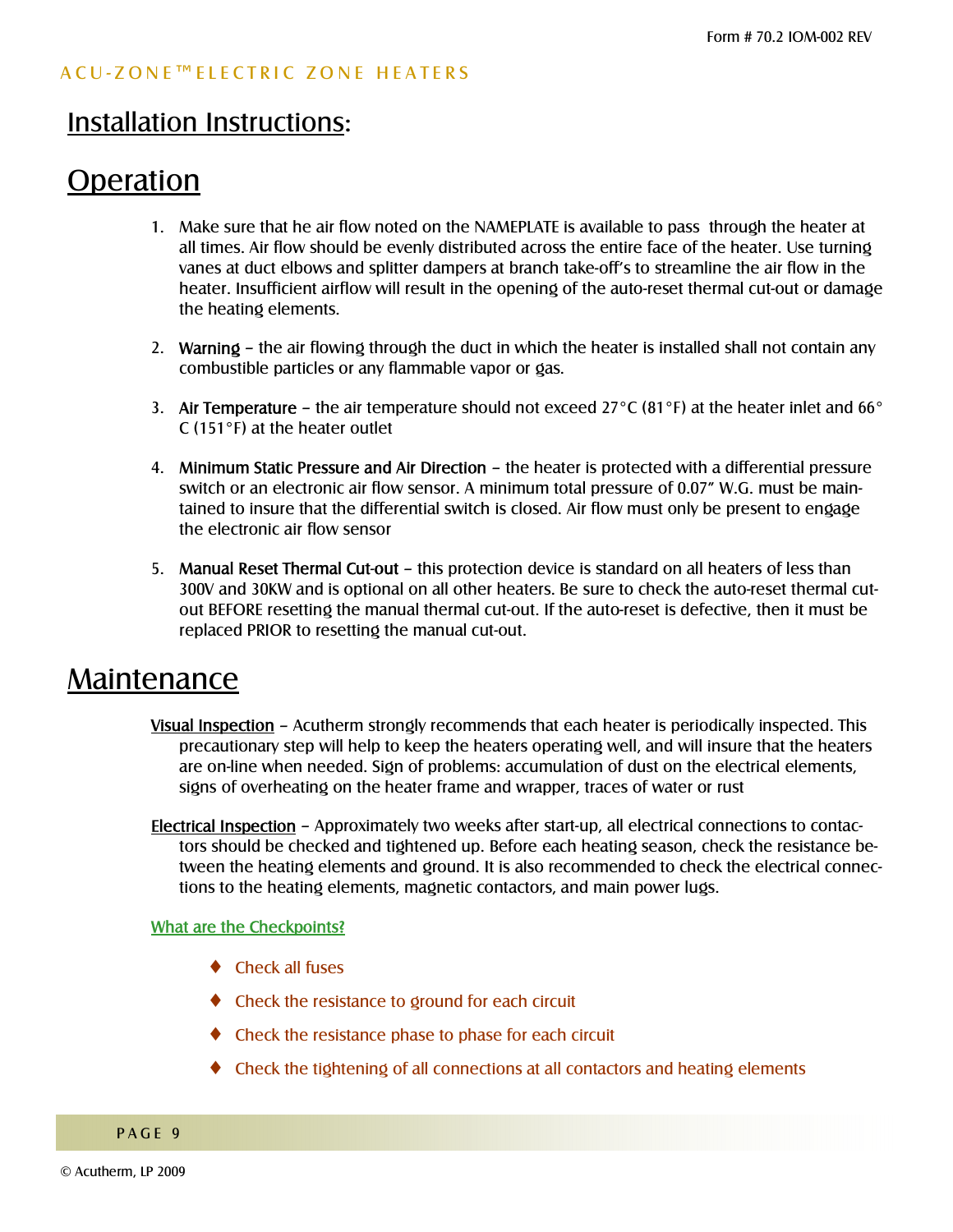### **Maintenance**

4. Off -Season Maintenance - If a heater is shut-down for an extended period of time, it is recommended that you carefully check the resistance to ground for each circuit. It is important not to power the heater when a low resistance to ground is measured. Control components such as step controllers or modulating valves (SCR) should be maintained and checked according to their respective manufacturer's instructions. Any defective components should be replaced with identical original equipment parts.

### Trouble Shooting

| <b>Type of Problem</b> | <b>Possible Causes</b>                                                |  |  |  |  |  |
|------------------------|-----------------------------------------------------------------------|--|--|--|--|--|
|                        |                                                                       |  |  |  |  |  |
|                        | Main Disconnect Switch is closed<br>1.                                |  |  |  |  |  |
|                        | <b>Blown power fuses</b><br>2.                                        |  |  |  |  |  |
|                        | Broken or shorted wire in the control circuit<br>3.                   |  |  |  |  |  |
|                        | Control circuit improperly connected<br>4.                            |  |  |  |  |  |
| <b>No Heat</b>         | Defective High Limit Switch<br>5.                                     |  |  |  |  |  |
|                        | Manual reset high limit switch is in the open<br>6.<br>position       |  |  |  |  |  |
|                        | Discharge thermostat not properly wired<br>7.                         |  |  |  |  |  |
|                        | Incoming air is too hot<br>8.                                         |  |  |  |  |  |
|                        | 9. Air handler not operating                                          |  |  |  |  |  |
|                        | 10. Insufficient control transformer capacity                         |  |  |  |  |  |
|                        | 11. Defective space mode sensor or discharge ther-<br>mostat          |  |  |  |  |  |
|                        |                                                                       |  |  |  |  |  |
|                        | Dirty filter (s)<br>1.                                                |  |  |  |  |  |
|                        | Cycling of the unit<br>2.                                             |  |  |  |  |  |
|                        | Blocked outlet (s)<br>3.                                              |  |  |  |  |  |
| Not Enough Heat        | Heater not sized properly - not enough capac-<br>4.<br>ity for demand |  |  |  |  |  |
|                        | Low airflow<br>5.                                                     |  |  |  |  |  |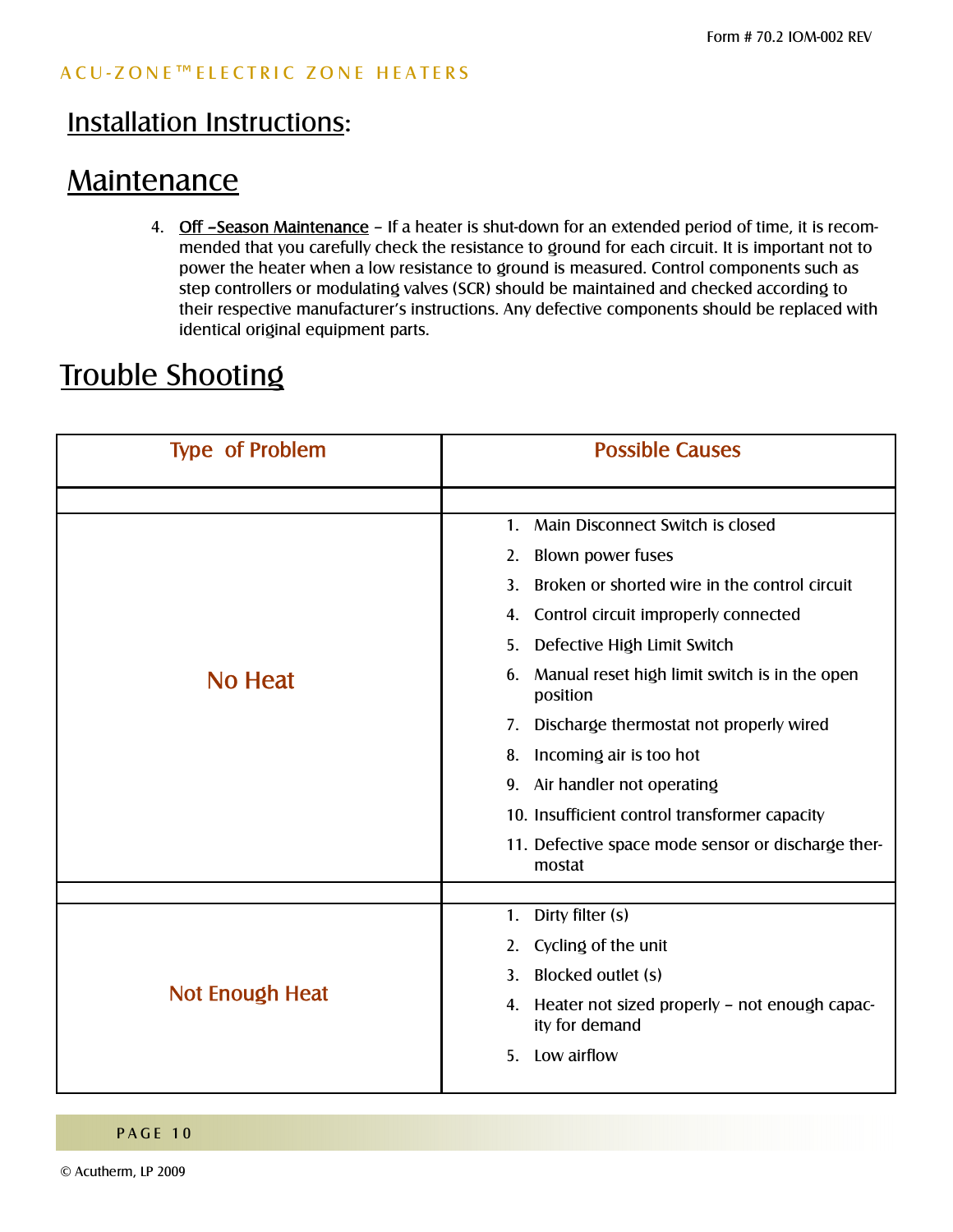### Installation Instructions:

### Trouble Shooting

| <b>Type of Problem</b>    | <b>Possible Causes</b>                                                                                        |  |  |  |
|---------------------------|---------------------------------------------------------------------------------------------------------------|--|--|--|
|                           |                                                                                                               |  |  |  |
|                           | 1. Unit is operating at a voltage that is much dif-<br>ferent than the rated voltage (excessive amp<br>draw)  |  |  |  |
|                           | Damaged or broken ceramic insulators causing<br>2.<br>a partial ground or a short                             |  |  |  |
| <b>Short Element Life</b> | High temperatures due to defective electronic<br>3.<br>sensor (Acu-Sensor™), insufficient, or low air<br>flow |  |  |  |
|                           | Unit is cycling too often<br>4.                                                                               |  |  |  |
|                           | Unit is overloaded due to amp draw<br>5.                                                                      |  |  |  |
|                           |                                                                                                               |  |  |  |
|                           | Improperly Wired Unit<br>1.                                                                                   |  |  |  |
| <b>Blown Line Fuses</b>   | Unit voltage is improper-high amp draw<br>2.                                                                  |  |  |  |
|                           | Fuses are too small<br>3.                                                                                     |  |  |  |
|                           | 1.                                                                                                            |  |  |  |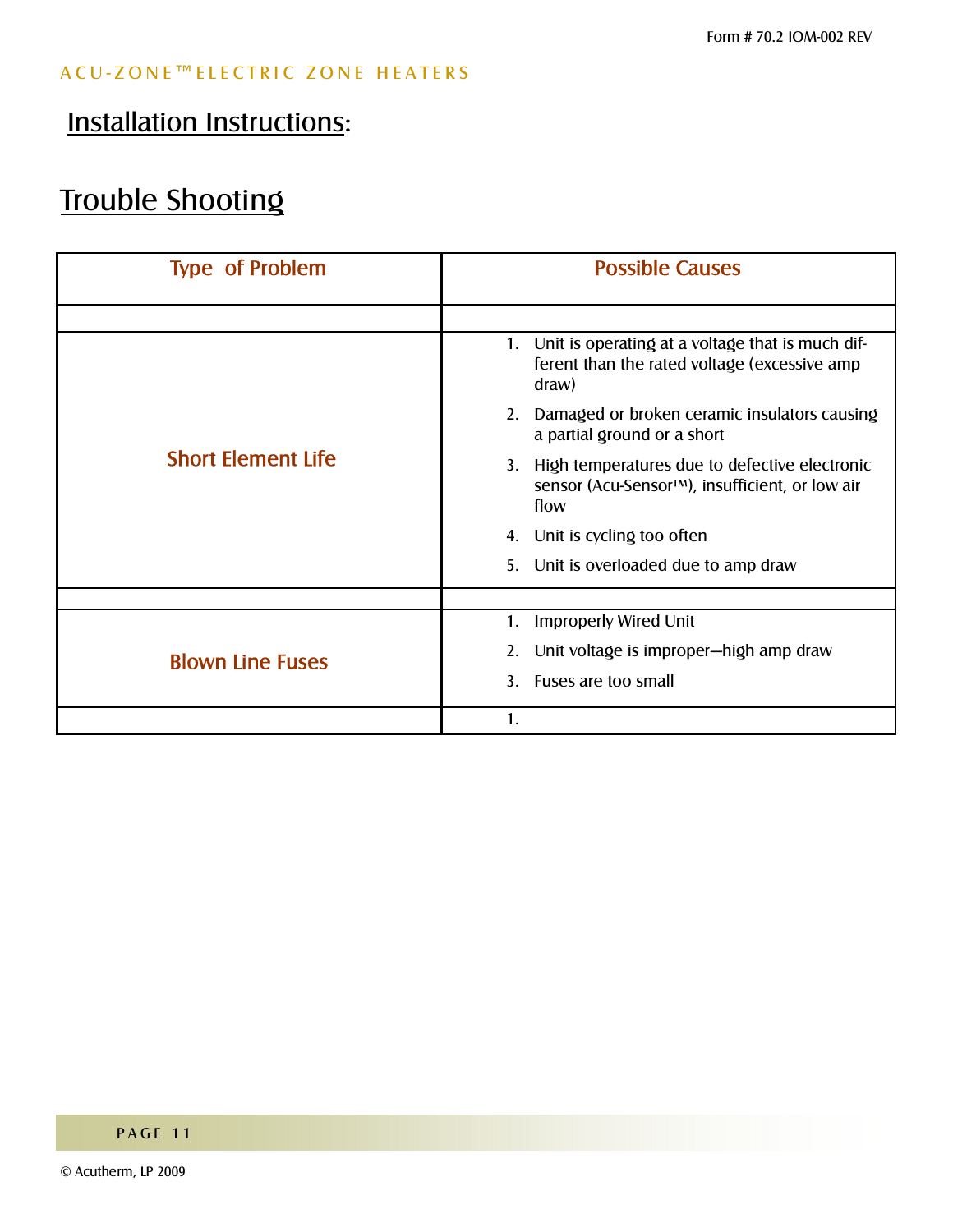### Minimum Velocity

| KW Per Sq.              | <b>FPM</b> | <b>FPM</b>           | <b>KW Per</b> | <b>FPM</b> | <b>FPM</b> | <b>KW Per</b>   | <b>FPM</b> | <b>FPM</b> |
|-------------------------|------------|----------------------|---------------|------------|------------|-----------------|------------|------------|
| Ft.                     | Without    | With Insula-<br>tion | Sq. Ft.       | Without    | With       | Sq. Ft.         | Without    | With       |
|                         | Insulation |                      |               | Insulation | Insulation |                 | Insulation | Insulation |
| $\mathbf{1}$            |            |                      | 10.75         | 660        | 880        | 20.5            | 1080       | 1280       |
| 1.25                    |            |                      | 11            | 370        | 890        | 20.75           | 1090       | 1285       |
| 1.5                     |            |                      | 11.25         | 685        | 900        | 21              | 1100       | 1290       |
| 1.75                    |            |                      | 11.5          | 700        | 905        | 21.25           | 1115       | 1300       |
| $\overline{2}$          |            | 200                  | 11.75         | 710        | 910        | 21.5            | 1130       | 1310       |
| 2.25                    | 200        | 225                  | 12            | 720        | 920        | 21.75           | 1140       | 1320       |
| 2.5                     | 215        | 250                  | 12.25         | 735        | 935        | 22              | 1150       | 1330       |
| 2.75                    | 230        | 275                  | 12.5          | 750        | 950        | 22.25           | 1165       | 1340       |
| $\overline{\mathbf{3}}$ | 250        | 300                  | 12.75         | 755        | 965        | 22.5            | 1175       | 1350       |
| 3.25                    | 265        | 320                  | 13            | 760        | 980        | 22.75           | 1185       | 1360       |
| 3.5                     | 280        | 340                  | 13.25         | 770        | 990        | 23              | 1200       | 1375       |
| 3.75                    | 300        | 360                  | 13.5          | 780        | 1000       | 23.25           | 1215       | 1385       |
| $\overline{\mathbf{4}}$ | 320        | 380                  | 13.75         | 790        | 1010       | 23.5            | 1230       | 1395       |
| 4.25                    | 335        | 410                  | 14            | 800        | 1020       | 23.75           | 1240       | 1410       |
| 4.5                     | 350        | 440                  | 14.25         | 815        | 1030       | 25              | 1250       | 1420       |
| 4.75                    | 365        | 465                  | 14.5          | 830        | 1040       | 24.25           | 1265       | 1435       |
| 5                       | 380        | 490                  | 14.75         | 840        | 1055       | 24.5            | 1280       | 1450       |
| 5.25                    | 390        | 510                  | 15            | 850        | 1075       | 24.75           | 1290       | 1460       |
| 5.5                     | 400        | 530                  | 15.25         | 860        | 1080       | 25              | 1300       | 1475       |
| 5.75                    | 415        | 545                  | 15.5          | 870        | 1085       | 25.25           | 1310       | 1485       |
| $6\phantom{1}6$         | 430        | 560                  | 15.75         | 880        | 1088       | 25.5            | 1320       | 1490       |
| 6.25                    | 445        | 580                  | 16            | 890        | 1090       | 25.75           | 1330       | 1495       |
| 6.5                     | 460        | 600                  | 16.25         | 900        | 1100       | 26              | 1340       | 1500       |
| 6.75                    | 475        | 625                  | 16.5          | 905        | 1105       | 26.25           | 1050       | 1510       |
| $\overline{7}$          | 490        | 650                  | 1675          | 910        | 1112       | 26.5            | 1360       | 1520       |
| 7.25                    | 505        | 670                  | 17            | 920        | 1120       | 26.75           | 1370       | 1535       |
| 7.5                     | 520        | 690                  | 17.25         | 935        | 1130       | 27              | 1380       | 1550       |
| 7.75                    | 530        | 710                  | 17.5          | 950        | 1140       | 27.25           | 1390       | 1560       |
| 8                       | 540        | 725                  | 17.75         | 965        | 1155       | 27.5            | 1400       | 1565       |
| 8.25                    | 555        | 745                  | 18            | 980        | 1170       | 27.75           | 1410       | 1570       |
| 8.5                     | 570        | 765                  | 18.25         | 990        | 1185       | 28              | 1420       | 1580       |
| 8.75                    | 580        | 780                  | 18.5          | 1000       | 1200       | 28.25           | 1430       | 1590       |
| 9                       | 590        | 790                  | 18.75         | 1010       | 1205       | 28.5            | 1450       | 1600       |
| 9.25                    | 600        | 810                  | 19            | 1020       | 1210       | 28.75           | 1465       | 1615       |
| 9.5                     | 610        | 830                  | 19.25         | 1030       | 1220       | 29              | 1480       | 1630       |
| 9.75                    | 620        | 840                  | 19.5          | 1040       | 1230       | 29.25           | 1490       | 1635       |
|                         |            |                      |               |            |            |                 |            |            |
| 10 <sup>°</sup>         | 630        | 850                  | 19.75         | 1050       | 1245       | 29.5            | 1500       | 1640       |
| 10.25                   | 640        | 860                  | 20            | 1060       | 1260       | 29.75           | 1510       | 1645       |
| 10.5                    | 650        | 870                  | 20.25         | 1070       | 1270       | 30 <sub>1</sub> | 1520       | 1650       |